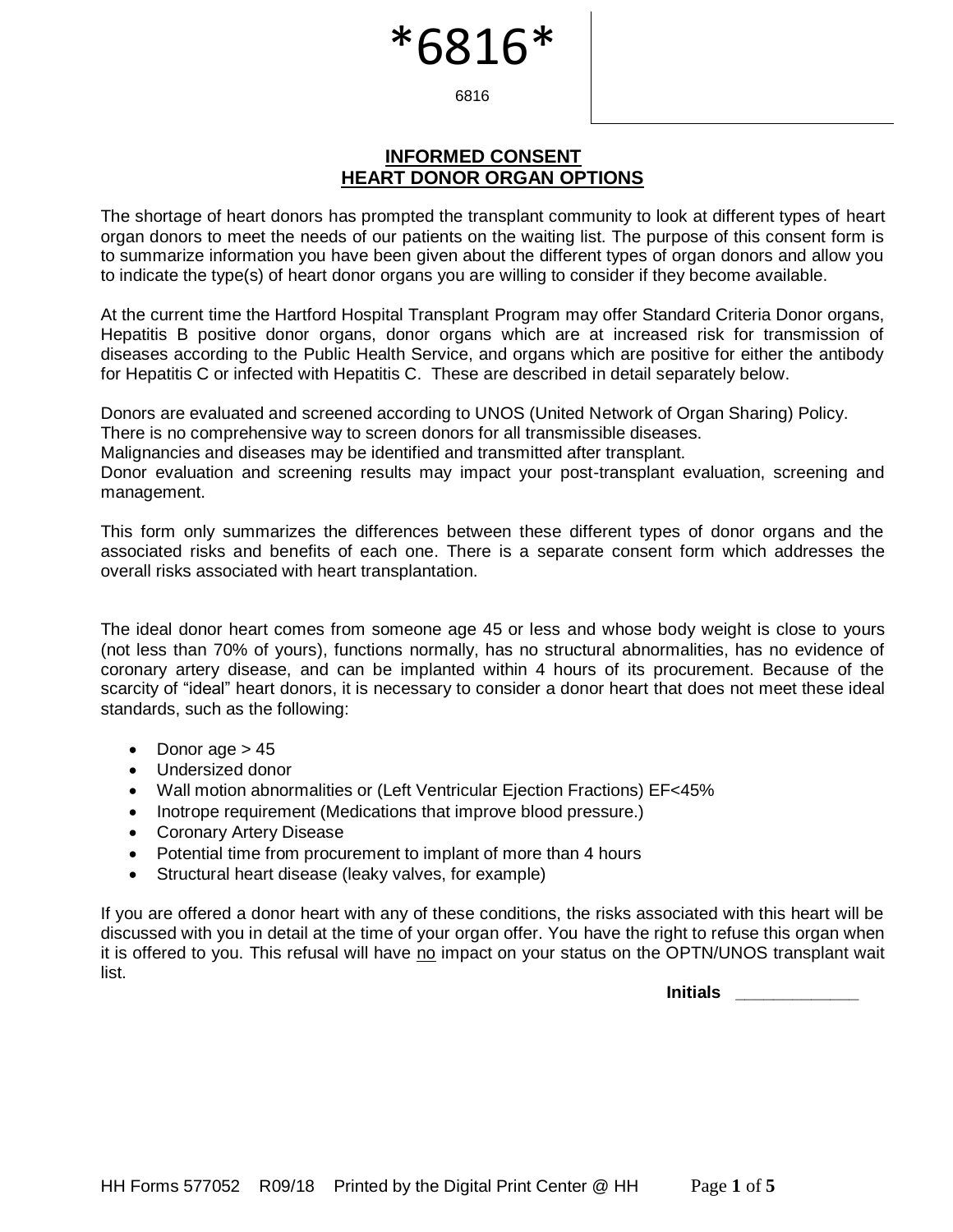581

## **The following are conditions which may be present in a donor heart:**

### 1. **Hepatitis B Positive Donors**

These organs are from donors who may have had active Hepatitis B or who have been exposed to Hepatitis B in the past. Agreeing to accept a donor organ with this condition does not exclude you from standard criteria organs – it is only to expand the donor pool that you will be eligible for.

Hepatitis B does not affect the heart; it is a liver infection. (Ideally, in order for you to receive a heart from this type of donor you must have received the Hepatitis B immunizations or have become immunized from a prior Hepatitis B exposure and have had a blood test to prove that you are immune to the Hepatitis B virus.) Hearts from Hepatitis B positive donors should generally be used in patients with prior Hepatitis B infection or successful immunization; however, these hearts may be used in emergent situations without prior exposure or vaccinations, Receiving a heart from a donor with this condition presents a small risk of getting the Hepatitis B virus. And although the risk of getting this infection is very low, if you contract Hepatitis B from a donor heart you may be successfully treated or may experience liver failure and require a liver transplant to survive. )

If you agree to accept a heart from a Hepatitis B positive donor you will need to have extra blood tests after transplant at various intervals to test for the Hepatitis B virus. You may also be required to take extra medications to treat or prevent you from acquiring the Hepatitis B virus.

If you receive a heart from a Hepatitis B positive donor, the Program will monitor the status of your liver after transplant by blood tests, which measure liver function and Hepatitis B viral loads.

If you are listed for a Hepatitis B positive donor heart you may still get a standard criteria donor heart if one becomes available.

You may remove yourself from the list for a Hepatitis B positive donor heart at any time and at no penalty. You have the right to refuse a Hepatitis B positive donor heart when it is offered to you. This refusal will have no impact your status on the UNOS transplant wait list.

**I have been given the opportunity to ask questions and have been told I can ask questions at any time. I understand the benefits and risks of the Hepatitis B positive donor and I agree to be on the list for this type of heart transplant.** 

**Initials \_\_\_\_\_\_\_\_**

**I do not wish to be placed on the wait list for the Hepatitis B positive donor heart.** 

 **Initials \_\_\_\_\_\_\_\_\_**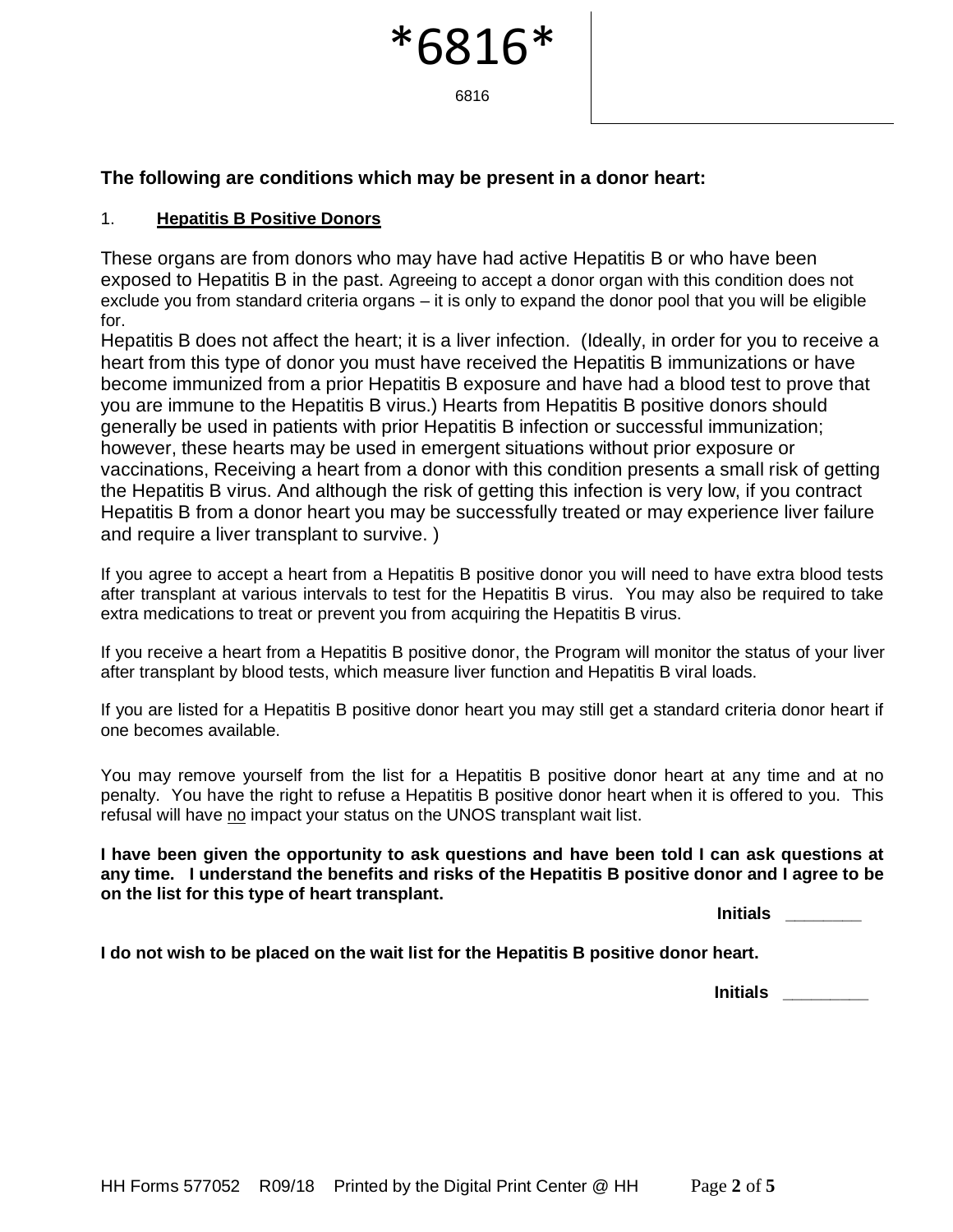\*6816\*

# 2. **Hepatitis C Positive Donors**

#### **Hepatitis C with NAT – (past infection with Hepatitis C)**

Hepatitis C can be transmitted from a donor whose blood tests show that he/she has Hepatitis C Virus (HCV) antibodies. Agreeing to accept an HCV organ does not exclude you from standard criteria organs – it is only to expand the donor pool that you will be eligible for.

A. I understand that I may be accepting an organ that has been infected with Hepatitis C Virus in the past (HCV antibody +) but there is no active virus at the time of transplant and the RNA is negative (NAT - , no active infection). The risk of getting HCV is very low.

**I have been given the opportunity to ask questions and have been told I can ask questions at any time. I understand the benefits and risks of the Hepatitis C Antibody Positive, NAT negative donor and I agree to be on the list for this type of heart transplant.** 

I**nitials \_\_\_\_\_\_\_\_**

**I do not wish to be placed on the wait list for the Hepatitis C Antibody Positive, NAT negative donor .** 

 **Initials \_\_\_\_\_\_\_**

#### **Hepatitis C with NAT + (Active infection with Hepatitis C)**

B. I understand that I may be accepting an organ from a donor who has the Hepatitis C Virus and that transmission is greater than 90% if the patient has virus in their blood or is RNA positive (NAT +) for Hepatitis C virus. I also understand that I will undergo post-transplant treatment for Hepatitis C if I become infected and it has a 97% to 100% cure rate if I take the medication as prescribed.

**I have been given the opportunity to ask questions and have been told I can ask questions at any time. I understand the benefits and risks of the Hepatitis C Antibody Positive, NAT Positive donor and I agree to be on the list for this type of heart transplant.**

 **Initials \_\_\_\_\_\_\_\_\_\_**

**I do not wish to be placed on the wait list for the Hepatitis C Antibody Positive, NAT Positive donor.** 

**Initials \_\_\_\_\_\_\_\_**

I may remove myself from the list for a Hepatitis C-positive donor organ at any time and with no penalty. I have the right to refuse a Hepatitis C-positive organ when it is offered to me. This refusal will not affect my status on the UNOS transplant wait list.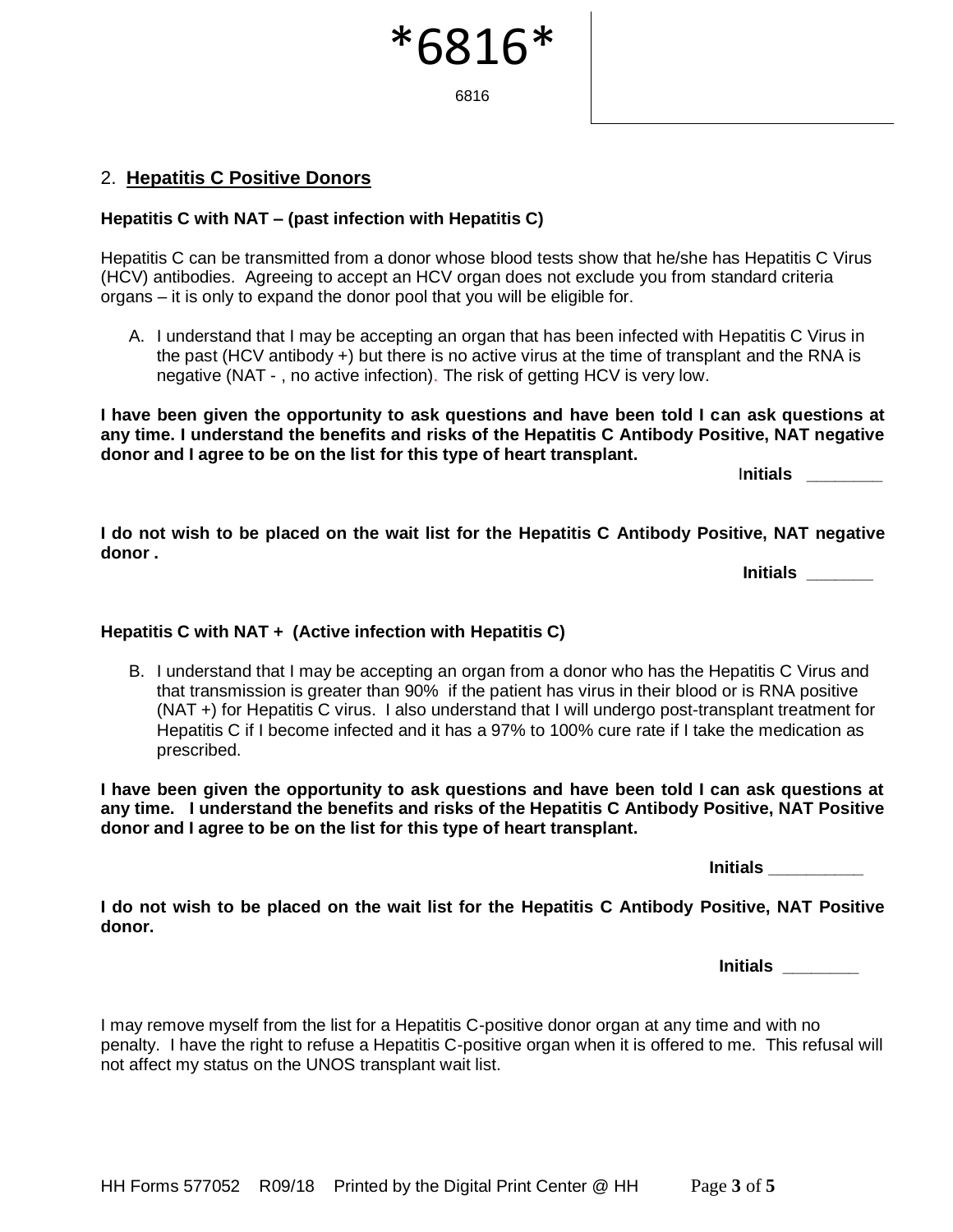581

# 3. **PHS Increased Risk Donors**

The Public Health Service (2013) has identified certain organs as being at higher risk of transmitting infectious disease when they are used for transplant. Receiving any donor organ carries a risk of receiving an organ with compromised function and/or the transmission of diseases despite appropriate screening and negative findings. These infectious diseases include but are not restricted to human immunodeficiency virus (HIV), Hepatitis C (HCV) and Hepatitis B (HBV). If your donor is considered high risk under the criteria, your Transplant Team will discuss this with you in detail at the time of the organ offer. You will then be able to make the best decision for you at the time. The following is a list of donor behaviors that place a recipient at higher risk for transmission of an infectious disease as determined by the Public Health Service. (2013)

- People who have had sex with a person known or suspected to have HIV, HBV or HCV infections in the preceding 12 months.
- Men who have had sex with other men in the preceding 12 months.
- Women who have had sex with a man with a history of men with have sex with men (MSM) behavior in the preceding 12 months.
- Persons who report non-medical intravenous, intramuscular or subcutaneous injection of drugs in the preceding 12 months.
- People who have engaged in sex in exchange for money or drugs in the preceding 12 months.
- People who have had sex with a person who had sex in exchange for money or drugs in the preceding 12 months.
- People who have had sex with a person that has injected drugs by IV, IM or sub-Q route for non- medical reasons in the preceding 12 months.
- People who have been in lockup, jail, prison, or a juvenile correctional facility for more than 72 hours in the preceding 12 months.
- People who have been newly diagnosed with or have been treated for syphilis, gonorrhea, chlamydia or genital ulcers in the preceding 12 months.
- People who have been on hemodialysis in the preceding 12 months. **Donors who meet these criteria are at increased risk for HCV infection only.**
- A child who is ≤ to 18 months of age and born to a mother known to be infected with or at increased risk for HIV, HBV, or HCV infections.
- A child who has been breastfed within the preceding 12 months and the mother is known to be infected with, or at increased risk for HIV infection.
- When a deceased potential organ donor's medical/behavioral history cannot be obtained or risk factors cannot be determined, the donor should be considered at increased risk for HIV HBV and HCV infection because the donor's risk is unknown.
- When a deceased potential organ donor's blood is diluted (because of transfusions or intravenous fluids), the donor should be considered at increased risk for HIV HBV and HCV infection because the donor's risk for infection is unknown.

 **I have been given the information regarding the donors who are at higher risk for disease transmission as identified by the Public Health Service (2013).** 

 **Initials \_\_\_\_\_\_\_\_\_\_**